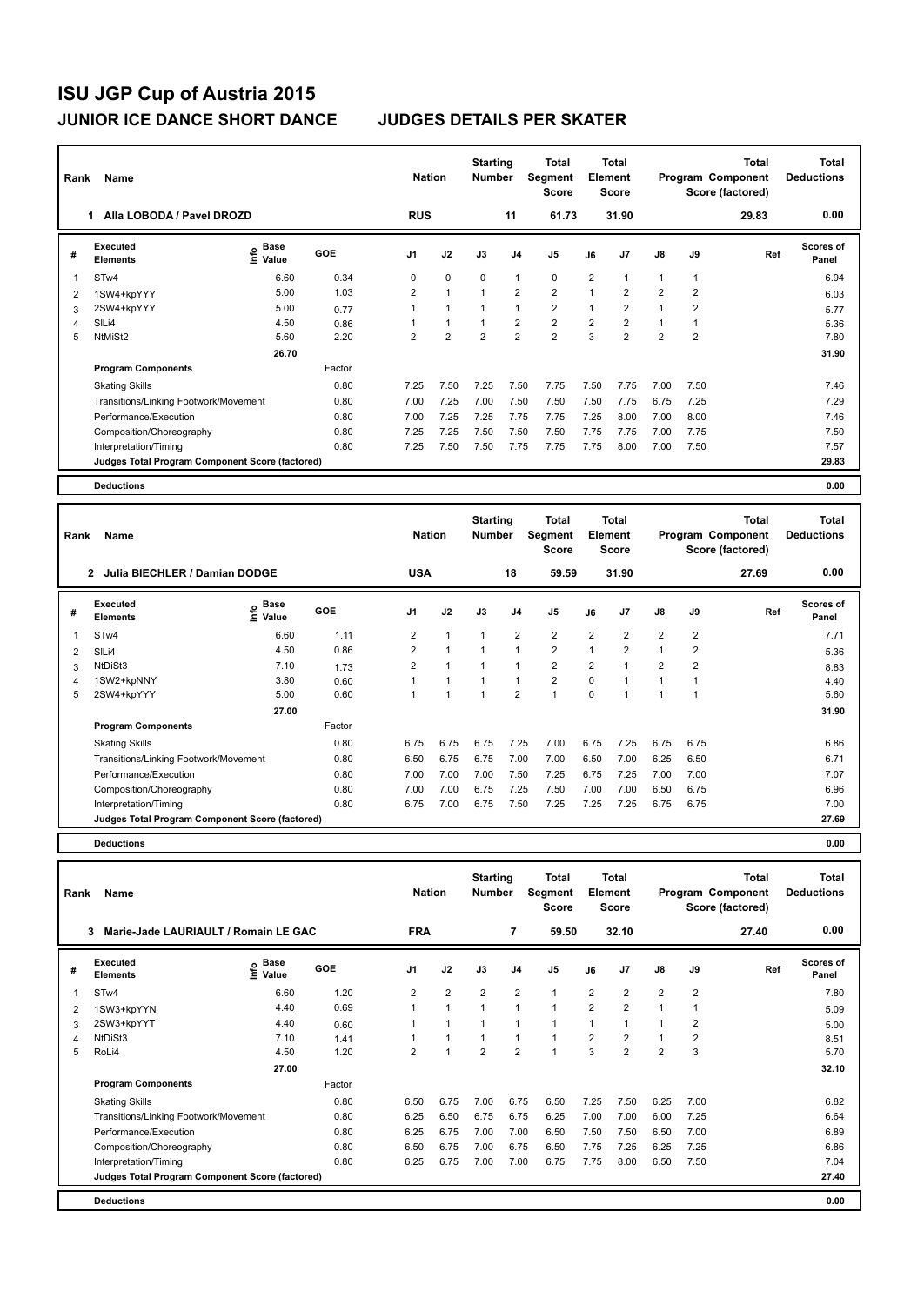| Rank           | <b>Name</b>                                     |                                    |         | <b>Nation</b>  |                | <b>Starting</b><br><b>Number</b> |                | Total<br>Segment<br><b>Score</b> |                | Total<br>Element<br><b>Score</b> |                |                | Total<br>Program Component<br>Score (factored) | Total<br><b>Deductions</b> |
|----------------|-------------------------------------------------|------------------------------------|---------|----------------|----------------|----------------------------------|----------------|----------------------------------|----------------|----------------------------------|----------------|----------------|------------------------------------------------|----------------------------|
|                | Elliana POGREBINSKY / Alex BENOIT<br>4          |                                    |         | <b>USA</b>     |                |                                  | 12             | 58.56                            |                | 29.40                            |                |                | 29.16                                          | 0.00                       |
| #              | Executed<br><b>Elements</b>                     | <b>Base</b><br>$\frac{6}{5}$ Value | GOE     | J <sub>1</sub> | J2             | J3                               | J <sub>4</sub> | J <sub>5</sub>                   | J6             | J <sub>7</sub>                   | $\mathsf{J}8$  | J9             | Ref                                            | Scores of<br>Panel         |
| -1             | NtCiSt3                                         | 7.10                               | 1.89    | $\overline{2}$ | $\overline{2}$ | 1                                | $\mathbf{1}$   | $\overline{2}$                   | $\Omega$       | $\overline{2}$                   | $\overline{2}$ | $\overline{2}$ |                                                | 8.99                       |
| 2              | 1SW3+kpYYN                                      | 4.40                               | 0.77    | $\overline{2}$ | $\mathbf{1}$   |                                  | $\overline{1}$ | $\overline{2}$                   | $-1$           | $\overline{2}$                   | 1              |                |                                                | 5.17                       |
| 3              | 2SW4+kpYYY                                      | 5.00                               | 0.77    | $\overline{2}$ | $\Omega$       |                                  | $\mathbf{1}$   | $\overline{2}$                   | $\overline{1}$ |                                  |                | $\overline{2}$ |                                                | 5.77                       |
| $\overline{4}$ | STw <sub>3</sub>                                | 5.60                               | $-0.07$ | 0              | $\mathbf 0$    | $\mathbf 0$                      | $-1$           | $\mathbf 0$                      | $-1$           | 0                                | 0              |                |                                                | 5.53                       |
| 5              | SILi2                                           | 3.00                               | 0.94    | $\overline{2}$ | $\overline{2}$ | $\overline{2}$                   | $\overline{2}$ | $\overline{2}$                   | 1              | 1                                | 1              | 1              |                                                | 3.94                       |
|                |                                                 | 25.10                              |         |                |                |                                  |                |                                  |                |                                  |                |                |                                                | 29.40                      |
|                | <b>Program Components</b>                       |                                    | Factor  |                |                |                                  |                |                                  |                |                                  |                |                |                                                |                            |
|                | <b>Skating Skills</b>                           |                                    | 0.80    | 7.50           | 7.25           | 7.25                             | 6.50           | 7.50                             | 7.00           | 7.50                             | 6.50           | 7.00           |                                                | 7.14                       |
|                | Transitions/Linking Footwork/Movement           |                                    | 0.80    | 7.25           | 7.25           | 7.25                             | 6.50           | 7.50                             | 7.00           | 7.25                             | 6.50           | 7.50           |                                                | 7.14                       |
|                | Performance/Execution                           |                                    | 0.80    | 7.25           | 7.25           | 7.25                             | 6.75           | 7.75                             | 6.75           | 7.75                             | 6.75           | 7.75           |                                                | 7.25                       |
|                | Composition/Choreography                        |                                    | 0.80    | 7.50           | 7.50           | 7.50                             | 6.75           | 7.75                             | 7.50           | 7.50                             | 7.00           | 7.75           |                                                | 7.46                       |
|                | Interpretation/Timing                           |                                    | 0.80    | 7.75           | 7.50           | 7.50                             | 6.75           | 7.75                             | 7.25           | 7.75                             | 7.00           | 7.50           |                                                | 7.46                       |
|                | Judges Total Program Component Score (factored) |                                    |         |                |                |                                  |                |                                  |                |                                  |                |                |                                                | 29.16                      |
|                | <b>Deductions</b>                               |                                    |         |                |                |                                  |                |                                  |                |                                  |                |                |                                                | 0.00                       |

| Rank | <b>Name</b>                                     |                   |        | <b>Nation</b>  |                | <b>Starting</b><br><b>Number</b> |                | <b>Total</b><br>Segment<br><b>Score</b> |                | <b>Total</b><br>Element<br><b>Score</b> |                |      | <b>Total</b><br>Program Component<br>Score (factored) | <b>Total</b><br><b>Deductions</b> |
|------|-------------------------------------------------|-------------------|--------|----------------|----------------|----------------------------------|----------------|-----------------------------------------|----------------|-----------------------------------------|----------------|------|-------------------------------------------------------|-----------------------------------|
|      | 5<br>Sofia EVDOKIMOVA / Egor BAZIN              |                   |        | <b>RUS</b>     |                |                                  | 19             | 56.55                                   |                | 28.83                                   |                |      | 27.72                                                 | 0.00                              |
| #    | Executed<br><b>Elements</b>                     | e Base<br>⊆ Value | GOE    | J <sub>1</sub> | J2             | J3                               | J <sub>4</sub> | J <sub>5</sub>                          | J6             | J <sub>7</sub>                          | $\mathsf{J}8$  | J9   | Ref                                                   | <b>Scores of</b><br>Panel         |
| 1    | 1SW3+kpYYN                                      | 4.40              | 0.43   | 0              | $\mathbf 0$    | -1                               | -1             | $\overline{1}$                          | $\mathbf 0$    | $\overline{2}$                          | 1              | 1    |                                                       | 4.83                              |
| 2    | 2SW2+kpTYT                                      | 3.80              | 0.51   | $\Omega$       | $\mathbf{1}$   |                                  | 1              | $\overline{1}$                          | 0              |                                         | 1              |      |                                                       | 4.31                              |
| 3    | NtMiSt2                                         | 5.60              | 1.10   |                | 1              | 1                                | $\overline{1}$ | $\overline{1}$                          |                |                                         | 0              | 1    |                                                       | 6.70                              |
| 4    | STw4                                            | 6.60              | 1.20   | 2              | $\overline{2}$ | $\overline{2}$                   | $\overline{2}$ | $\overline{2}$                          | $\overline{2}$ | 2                                       | $\overline{2}$ | 2    |                                                       | 7.80                              |
| 5    | RoLi4                                           | 4.50              | 0.69   |                | $\overline{2}$ | $\overline{2}$                   | $\overline{1}$ | $\overline{1}$                          | $\Omega$       |                                         | -1             | 1    |                                                       | 5.19                              |
|      |                                                 | 24.90             |        |                |                |                                  |                |                                         |                |                                         |                |      |                                                       | 28.83                             |
|      | <b>Program Components</b>                       |                   | Factor |                |                |                                  |                |                                         |                |                                         |                |      |                                                       |                                   |
|      | <b>Skating Skills</b>                           |                   | 0.80   | 6.25           | 7.25           | 7.25                             | 6.50           | 7.00                                    | 6.75           | 7.00                                    | 6.75           | 6.75 |                                                       | 6.86                              |
|      | Transitions/Linking Footwork/Movement           |                   | 0.80   | 6.00           | 7.00           | 7.00                             | 6.50           | 7.00                                    | 7.00           | 7.00                                    | 6.50           | 6.50 |                                                       | 6.79                              |
|      | Performance/Execution                           |                   | 0.80   | 6.00           | 7.00           | 7.25                             | 6.75           | 7.25                                    | 7.00           | 7.50                                    | 7.00           | 7.25 |                                                       | 7.07                              |
|      | Composition/Choreography                        |                   | 0.80   | 6.50           | 7.25           | 7.25                             | 6.50           | 7.25                                    | 7.25           | 7.25                                    | 7.00           | 6.50 |                                                       | 7.00                              |
|      | Interpretation/Timing                           |                   | 0.80   | 6.50           | 7.25           | 7.25                             | 6.75           | 7.00                                    | 7.25           | 7.25                                    | 6.50           | 6.50 |                                                       | 6.93                              |
|      | Judges Total Program Component Score (factored) |                   |        |                |                |                                  |                |                                         |                |                                         |                |      |                                                       | 27.72                             |
|      | <b>Deductions</b>                               |                   |        |                |                |                                  |                |                                         |                |                                         |                |      |                                                       | 0.00                              |

| Rank | Name                                            |                              |            | <b>Nation</b>  |                | <b>Starting</b><br><b>Number</b> |                | <b>Total</b><br><b>Segment</b><br><b>Score</b> |                | <b>Total</b><br><b>Element</b><br><b>Score</b> |                |                | <b>Total</b><br>Program Component<br>Score (factored) | <b>Total</b><br><b>Deductions</b> |
|------|-------------------------------------------------|------------------------------|------------|----------------|----------------|----------------------------------|----------------|------------------------------------------------|----------------|------------------------------------------------|----------------|----------------|-------------------------------------------------------|-----------------------------------|
|      | 6 Haley SALES / Nikolas WAMSTEEKER              |                              |            | <b>CAN</b>     |                |                                  | 4              | 47.76                                          |                | 22.68                                          |                |                | 25.08                                                 | 0.00                              |
| #    | <b>Executed</b><br><b>Elements</b>              | <b>Base</b><br>١nf٥<br>Value | <b>GOE</b> | J <sub>1</sub> | J2             | J3                               | J <sub>4</sub> | J <sub>5</sub>                                 | J6             | J <sub>7</sub>                                 | $\mathsf{J}8$  | J9             | Ref                                                   | Scores of<br>Panel                |
|      | NtCiSt1                                         | 4.10                         | 0.60       |                | $\mathbf{1}$   | 1                                | 1              | $\mathbf{1}$                                   | $\Omega$       |                                                | $\overline{2}$ | $\overline{1}$ |                                                       | 4.70                              |
| 2    | STw <sub>2</sub>                                | 4.60                         | 0.17       | 0              | 0              | 0                                | 0              | $\mathbf 0$                                    | 1              | 0                                              | 1              |                |                                                       | 4.77                              |
| 3    | 1SW1+kpNNT                                      | 3.20                         | 0.60       | 1              | 1              | 1                                | $\mathbf 0$    | $\mathbf{1}$                                   |                | $\overline{2}$                                 | $\mathbf{1}$   |                |                                                       | 3.80                              |
| 4    | 2SW2+kpTYN                                      | 3.80                         | 0.34       | $\Omega$       | $\Omega$       | $\Omega$                         | $\overline{1}$ | $\Omega$                                       | $\overline{1}$ |                                                | $\overline{2}$ |                |                                                       | 4.14                              |
| 5    | SILi4                                           | 4.50                         | 0.77       | $\overline{2}$ | $\overline{1}$ | $\overline{1}$                   | $\overline{1}$ | $\overline{1}$                                 | $\overline{2}$ | $\overline{2}$                                 | $\overline{1}$ | $\overline{ }$ |                                                       | 5.27                              |
|      |                                                 | 20.20                        |            |                |                |                                  |                |                                                |                |                                                |                |                |                                                       | 22.68                             |
|      | <b>Program Components</b>                       |                              | Factor     |                |                |                                  |                |                                                |                |                                                |                |                |                                                       |                                   |
|      | <b>Skating Skills</b>                           |                              | 0.80       | 6.50           | 5.75           | 5.75                             | 5.50           | 6.00                                           | 6.75           | 7.00                                           | 6.25           | 6.50           |                                                       | 6.21                              |
|      | Transitions/Linking Footwork/Movement           |                              | 0.80       | 6.25           | 5.50           | 5.50                             | 5.50           | 6.00                                           | 6.75           | 6.75                                           | 6.00           | 6.00           |                                                       | 6.00                              |
|      | Performance/Execution                           |                              | 0.80       | 6.50           | 6.00           | 6.00                             | 5.75           | 6.25                                           | 7.25           | 6.75                                           | 6.50           | 6.25           |                                                       | 6.32                              |
|      | Composition/Choreography                        |                              | 0.80       | 6.75           | 6.25           | 6.00                             | 5.75           | 6.25                                           | 7.00           | 6.50                                           | 6.50           | 6.50           |                                                       | 6.39                              |
|      | Interpretation/Timing                           |                              | 0.80       | 6.75           | 6.00           | 6.00                             | 5.50           | 6.50                                           | 7.25           | 7.00                                           | 6.50           | 6.25           |                                                       | 6.43                              |
|      | Judges Total Program Component Score (factored) |                              |            |                |                |                                  |                |                                                |                |                                                |                |                |                                                       | 25.08                             |
|      | <b>Deductions</b>                               |                              |            |                |                |                                  |                |                                                |                |                                                |                |                |                                                       | 0.00                              |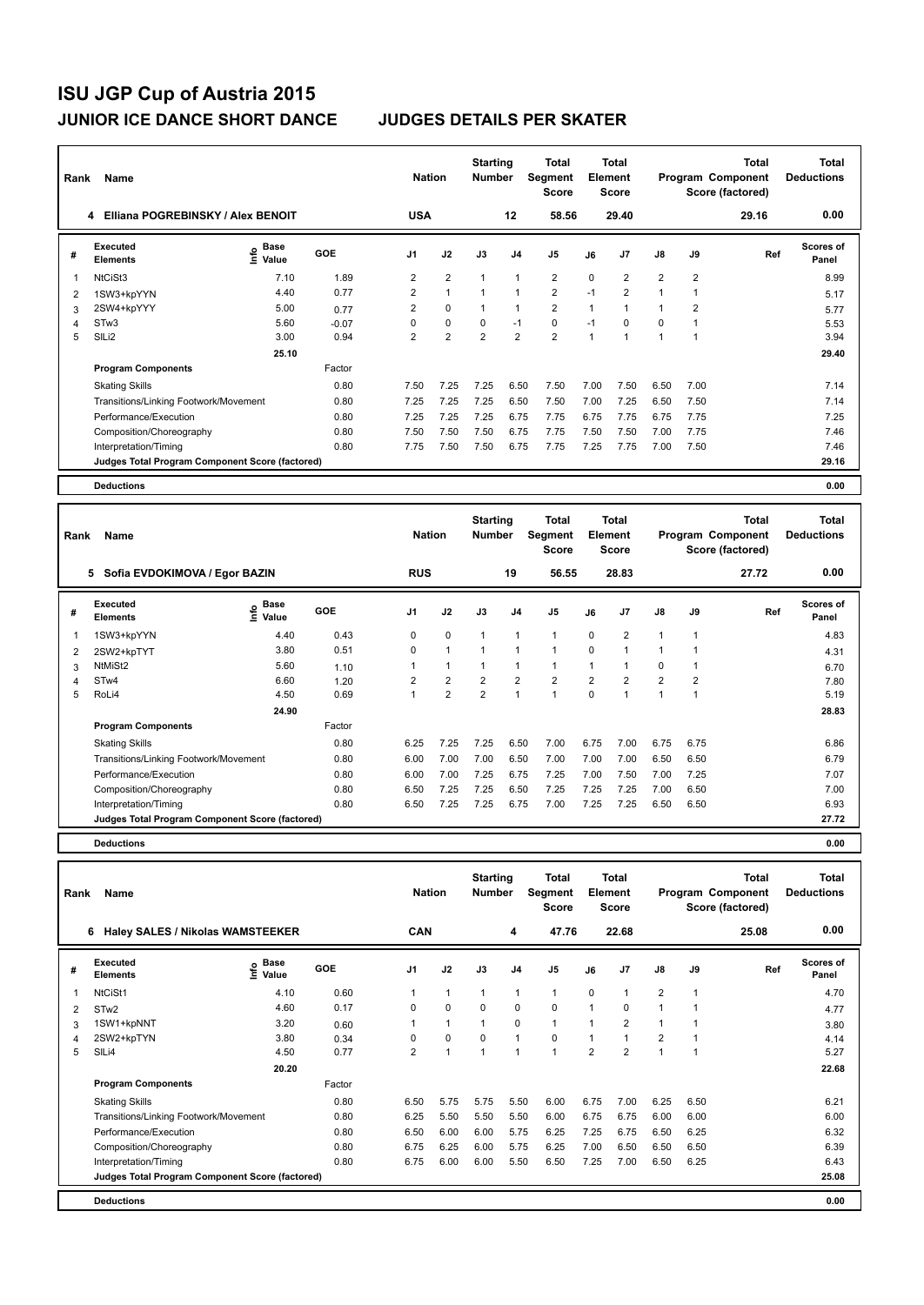| Rank                    | <b>Name</b>                                     |                              |        | <b>Nation</b>  |             | <b>Starting</b><br><b>Number</b> |                | <b>Total</b><br>Segment<br><b>Score</b> |                | <b>Total</b><br>Element<br><b>Score</b> |                      |      | <b>Total</b><br>Program Component<br>Score (factored) | <b>Total</b><br><b>Deductions</b> |
|-------------------------|-------------------------------------------------|------------------------------|--------|----------------|-------------|----------------------------------|----------------|-----------------------------------------|----------------|-----------------------------------------|----------------------|------|-------------------------------------------------------|-----------------------------------|
|                         | <b>Ashlynne STAIRS / Lee ROYER</b><br>7         |                              |        | <b>CAN</b>     |             |                                  | $\overline{2}$ | 47.00                                   |                | 25.05                                   |                      |      | 21.95                                                 | 0.00                              |
| #                       | Executed<br><b>Elements</b>                     | <b>Base</b><br>lnfo<br>Value | GOE    | J <sub>1</sub> | J2          | J3                               | J <sub>4</sub> | J <sub>5</sub>                          | J6             | J7                                      | $\mathsf{J}8$        | J9   | Ref                                                   | <b>Scores of</b><br>Panel         |
| $\overline{\mathbf{1}}$ | STw4                                            | 6.60                         | 0.00   | 0              | 0           | 0                                | 0              | $\mathbf 0$                             | 1              | $\Omega$                                | 0                    | 0    |                                                       | 6.60                              |
| $\overline{2}$          | 1SW3+kpYYN                                      | 4.40                         | 0.10   | 0              | $\mathbf 0$ | $-1$                             | $-1$           | $\mathbf 0$                             | 1              | $\Omega$                                | $\blacktriangleleft$ |      |                                                       | 4.50                              |
| 3                       | 2SW3+kpYYN                                      | 4.40                         | 0.09   | 0              | $\mathbf 0$ | 0                                | 0              | $\mathbf 0$                             | $\Omega$       | $\Omega$                                | 1                    |      |                                                       | 4.49                              |
| $\overline{4}$          | SILi4                                           | 4.50                         | 0.43   |                | $\mathbf 0$ | $\mathbf 0$                      | $\mathbf{1}$   | $\mathbf{1}$                            | 1              | 1                                       | $\mathbf 0$          |      |                                                       | 4.93                              |
| 5                       | NtMiSt1                                         | 4.10                         | 0.43   |                | $\mathbf 0$ | $\mathbf 0$                      | $\mathbf 0$    | $\blacktriangleleft$                    | $\overline{1}$ | 1                                       | $\overline{2}$       |      |                                                       | 4.53                              |
|                         |                                                 | 24.00                        |        |                |             |                                  |                |                                         |                |                                         |                      |      |                                                       | 25.05                             |
|                         | <b>Program Components</b>                       |                              | Factor |                |             |                                  |                |                                         |                |                                         |                      |      |                                                       |                                   |
|                         | <b>Skating Skills</b>                           |                              | 0.80   | 5.75           | 4.75        | 5.00                             | 5.00           | 5.50                                    | 6.50           | 6.50                                    | 5.50                 | 5.50 |                                                       | 5.54                              |
|                         | Transitions/Linking Footwork/Movement           |                              | 0.80   | 5.25           | 4.50        | 4.75                             | 4.75           | 5.25                                    | 6.25           | 6.25                                    | 5.50                 | 5.25 |                                                       | 5.29                              |
|                         | Performance/Execution                           |                              | 0.80   | 5.50           | 4.50        | 5.00                             | 5.00           | 5.25                                    | 5.75           | 6.25                                    | 6.25                 | 6.00 |                                                       | 5.54                              |
|                         | Composition/Choreography                        |                              | 0.80   | 5.50           | 4.50        | 4.75                             | 5.25           | 5.50                                    | 6.25           | 6.50                                    | 5.75                 | 5.75 |                                                       | 5.54                              |
|                         | Interpretation/Timing                           |                              | 0.80   | 5.75           | 4.50        | 5.00                             | 4.75           | 5.50                                    | 5.75           | 6.25                                    | 6.00                 | 6.00 |                                                       | 5.54                              |
|                         | Judges Total Program Component Score (factored) |                              |        |                |             |                                  |                |                                         |                |                                         |                      |      |                                                       | 21.95                             |
|                         | <b>Deductions</b>                               |                              |        |                |             |                                  |                |                                         |                |                                         |                      |      |                                                       | 0.00                              |

| Rank | Name                                            |                        |         | <b>Nation</b>  |                | <b>Starting</b><br><b>Number</b> |                | <b>Total</b><br>Segment<br>Score |                | Total<br>Element<br><b>Score</b> |                |                | <b>Total</b><br>Program Component<br>Score (factored) | <b>Total</b><br><b>Deductions</b> |
|------|-------------------------------------------------|------------------------|---------|----------------|----------------|----------------------------------|----------------|----------------------------------|----------------|----------------------------------|----------------|----------------|-------------------------------------------------------|-----------------------------------|
|      | Guoste DAMULEVICIUTE / Deividas KIZALA<br>8     |                        |         | <b>LTU</b>     |                |                                  | 20             | 43.73                            |                | 23.69                            |                |                | 20.04                                                 | 0.00                              |
| #    | Executed<br><b>Elements</b>                     | $\sum_{i=1}^{6}$ Value | GOE     | J <sub>1</sub> | J2             | J3                               | J <sub>4</sub> | J <sub>5</sub>                   | J6             | J <sub>7</sub>                   | $\mathsf{J}8$  | J9             | Ref                                                   | <b>Scores of</b><br>Panel         |
| 1    | NtMiSt1                                         | 4.10                   | 0.17    | 0              | $\mathbf 0$    | 0                                | $\mathbf 0$    | $\mathbf 0$                      | -1             | 0                                | $\overline{1}$ | 1              |                                                       | 4.27                              |
| 2    | 1SW2+kpYNN                                      | 3.80                   | $-0.14$ | $-1$           | 0              | 0                                | 0              | $-1$                             | $-1$           | 0                                | 0              | 0              |                                                       | 3.66                              |
| 3    | 2SW2+kpNYN                                      | 3.80                   | 0.00    | $\Omega$       | $\mathbf 0$    | $\Omega$                         | $\mathbf 0$    | $-1$                             | $\Omega$       | $\Omega$                         | $\mathbf 0$    | 0              |                                                       | 3.80                              |
| 4    | ST <sub>w</sub> 4                               | 6.60                   | 0.26    |                | $\mathbf 0$    | 0                                | $\Omega$       | $\mathbf{1}$                     | $\overline{1}$ | $\Omega$                         | $\mathbf 0$    | 1              |                                                       | 6.86                              |
| 5    | RoLi4                                           | 4.50                   | 0.60    |                | $\overline{1}$ | 1                                | $\overline{1}$ | -1                               | $\Omega$       |                                  | -1             | $\overline{2}$ |                                                       | 5.10                              |
|      |                                                 | 22.80                  |         |                |                |                                  |                |                                  |                |                                  |                |                |                                                       | 23.69                             |
|      | <b>Program Components</b>                       |                        | Factor  |                |                |                                  |                |                                  |                |                                  |                |                |                                                       |                                   |
|      | <b>Skating Skills</b>                           |                        | 0.80    | 5.00           | 4.50           | 4.50                             | 4.75           | 5.50                             | 5.25           | 5.00                             | 5.25           | 5.00           |                                                       | 4.96                              |
|      | Transitions/Linking Footwork/Movement           |                        | 0.80    | 4.75           | 4.25           | 4.50                             | 4.75           | 5.50                             | 5.00           | 4.50                             | 5.00           | 5.00           |                                                       | 4.79                              |
|      | Performance/Execution                           |                        | 0.80    | 4.75           | 4.50           | 4.75                             | 5.00           | 5.25                             | 5.25           | 5.25                             | 5.50           | 6.00           |                                                       | 5.11                              |
|      | Composition/Choreography                        |                        | 0.80    | 5.00           | 4.75           | 4.75                             | 5.00           | 5.50                             | 5.00           | 5.00                             | 5.50           | 5.75           |                                                       | 5.11                              |
|      | Interpretation/Timing                           |                        | 0.80    | 4.75           | 4.50           | 4.75                             | 5.00           | 5.25                             | 5.25           | 5.00                             | 5.50           | 5.50           |                                                       | 5.07                              |
|      | Judges Total Program Component Score (factored) |                        |         |                |                |                                  |                |                                  |                |                                  |                |                |                                                       | 20.04                             |
|      | <b>Deductions</b>                               |                        |         |                |                |                                  |                |                                  |                |                                  |                |                |                                                       | 0.00                              |

| Rank | Name                                            |                               |            | <b>Nation</b>  |              | <b>Starting</b><br><b>Number</b> |                | <b>Total</b><br>Segment<br><b>Score</b> |          | <b>Total</b><br><b>Element</b><br><b>Score</b> |             |          | <b>Total</b><br>Program Component<br>Score (factored) | <b>Total</b><br><b>Deductions</b> |
|------|-------------------------------------------------|-------------------------------|------------|----------------|--------------|----------------------------------|----------------|-----------------------------------------|----------|------------------------------------------------|-------------|----------|-------------------------------------------------------|-----------------------------------|
|      | 9<br>Emilia KALEHANAVA / Uladzislau PALKHOUSKI  |                               |            | <b>BLR</b>     |              |                                  | 5              | 43.03                                   |          | 25.17                                          |             |          | 17.86                                                 | 0.00                              |
| #    | <b>Executed</b><br><b>Elements</b>              | <b>Base</b><br>Linfo<br>Value | <b>GOE</b> | J <sub>1</sub> | J2           | J3                               | J <sub>4</sub> | J <sub>5</sub>                          | J6       | J <sub>7</sub>                                 | J8          | J9       | Ref                                                   | Scores of<br>Panel                |
| 1    | ST <sub>w</sub> 4                               | 6.60                          | 0.00       | 0              | $\mathbf 0$  | $\Omega$                         | $\mathbf 0$    | $\mathbf 0$                             | $\Omega$ | 0                                              | $\mathbf 0$ | 0        |                                                       | 6.60                              |
| 2    | 1SW3+kpNYY                                      | 4.40                          | $-0.14$    | $-1$           | 0            | 0                                | 0              | $-1$                                    | 0        | 0                                              | $\mathbf 0$ | $-1$     |                                                       | 4.26                              |
| 3    | 2SW3+kpYYN                                      | 4.40                          | $-0.36$    | $-1$           | $\mathbf 0$  | $-1$                             | 0              | $-1$                                    | $-1$     | 0                                              | $-1$        | $-2$     |                                                       | 4.04                              |
| 4    | RoLi4                                           | 4.50                          | 0.17       | $\Omega$       | $\mathbf{1}$ | $\Omega$                         | 1              | $\Omega$                                | $\Omega$ |                                                | $\Omega$    | $\Omega$ |                                                       | 4.67                              |
| 5    | NtDiSt2                                         | 5.60                          | 0.00       | $\Omega$       | $\Omega$     | $\Omega$                         | $\Omega$       | $\Omega$                                | $\Omega$ | $\Omega$                                       | $\Omega$    | $\Omega$ |                                                       | 5.60                              |
|      |                                                 | 25.50                         |            |                |              |                                  |                |                                         |          |                                                |             |          |                                                       | 25.17                             |
|      | <b>Program Components</b>                       |                               | Factor     |                |              |                                  |                |                                         |          |                                                |             |          |                                                       |                                   |
|      | <b>Skating Skills</b>                           |                               | 0.80       | 4.00           | 4.75         | 4.50                             | 5.25           | 4.50                                    | 4.75     | 5.00                                           | 3.75        | 4.25     |                                                       | 4.54                              |
|      | Transitions/Linking Footwork/Movement           |                               | 0.80       | 3.50           | 4.50         | 4.50                             | 5.25           | 4.25                                    | 4.25     | 5.00                                           | 4.00        | 4.25     |                                                       | 4.39                              |
|      | Performance/Execution                           |                               | 0.80       | 3.75           | 4.75         | 4.25                             | 5.50           | 4.25                                    | 4.25     | 5.25                                           | 4.25        | 4.50     |                                                       | 4.50                              |
|      | Composition/Choreography                        |                               | 0.80       | 3.25           | 4.75         | 4.50                             | 5.50           | 4.50                                    | 4.50     | 5.50                                           | 4.00        | 4.50     |                                                       | 4.61                              |
|      | Interpretation/Timing                           |                               | 0.80       | 3.75           | 4.75         | 4.50                             | 5.50           | 4.50                                    | 3.75     | 4.75                                           | 3.50        | 4.00     |                                                       | 4.29                              |
|      | Judges Total Program Component Score (factored) |                               |            |                |              |                                  |                |                                         |          |                                                |             |          |                                                       | 17.86                             |
|      | <b>Deductions</b>                               |                               |            |                |              |                                  |                |                                         |          |                                                |             |          |                                                       | 0.00                              |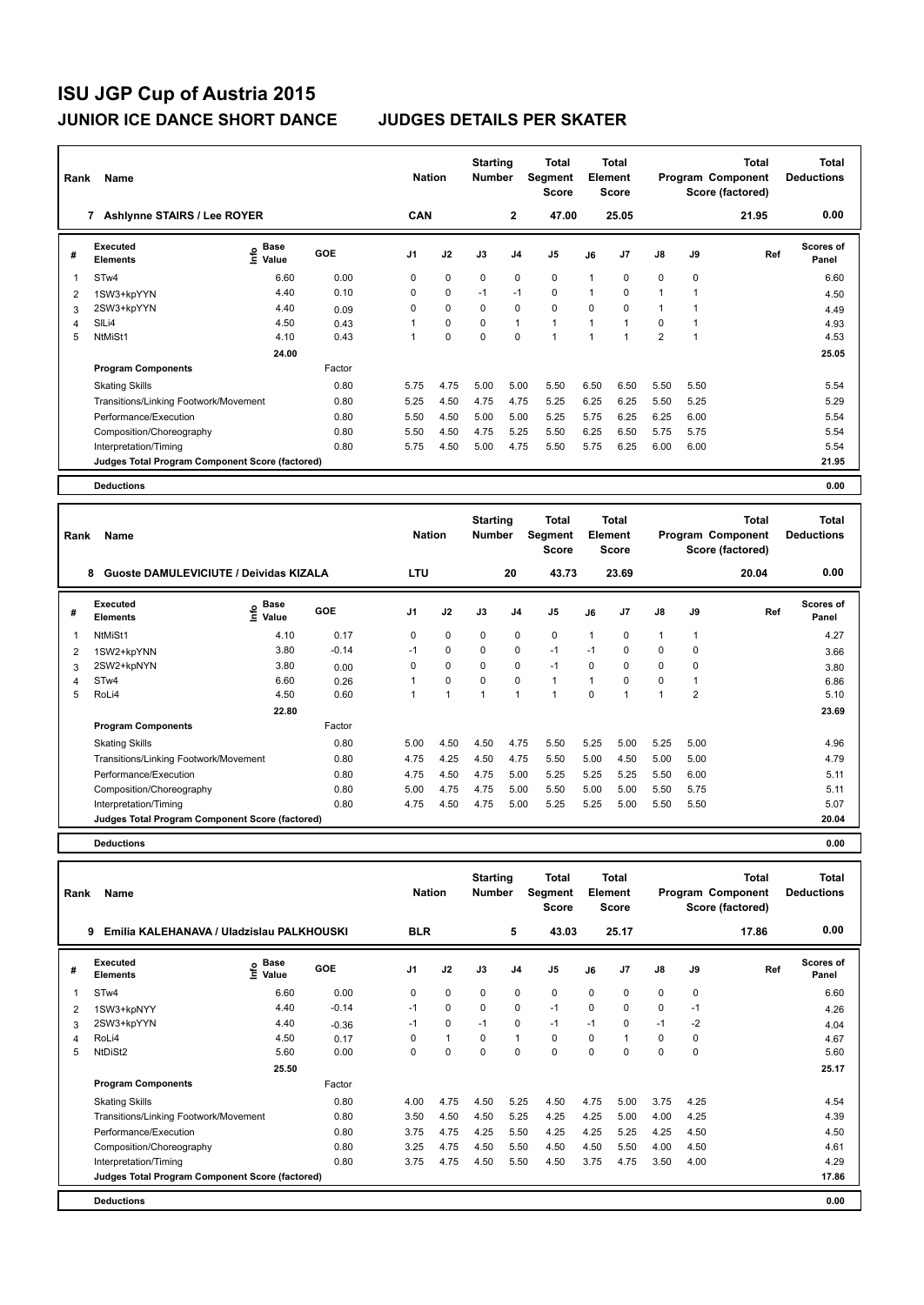| Rank | Name                                            |                                    |        | <b>Nation</b>  |                | <b>Starting</b><br><b>Number</b> |                | Total<br>Segment<br><b>Score</b> |          | <b>Total</b><br>Element<br><b>Score</b> |               |          | Total<br>Program Component<br>Score (factored) | <b>Total</b><br><b>Deductions</b> |
|------|-------------------------------------------------|------------------------------------|--------|----------------|----------------|----------------------------------|----------------|----------------------------------|----------|-----------------------------------------|---------------|----------|------------------------------------------------|-----------------------------------|
|      | Nicole KUZMICH / Alexandr SINICYN<br>10         |                                    |        | <b>CZE</b>     |                |                                  | 21             | 41.34                            |          | 17.74                                   |               |          | 23.60                                          | 0.00                              |
| #    | Executed<br><b>Elements</b>                     | <b>Base</b><br>$\frac{6}{5}$ Value | GOE    | J <sub>1</sub> | J2             | J3                               | J <sub>4</sub> | J5                               | J6       | J <sub>7</sub>                          | $\mathsf{J}8$ | J9       | Ref                                            | <b>Scores of</b><br>Panel         |
| 1    | STw                                             | 0.00                               | 0.00   |                |                |                                  |                |                                  |          |                                         |               |          |                                                | 0.00                              |
| 2    | 1SW3+kpYNY                                      | 4.40                               | 0.17   | 0              | 1              | 0                                | 0              | 0                                | 0        |                                         | 0             |          |                                                | 4.57                              |
| 3    | 2SW2+kpTYN                                      | 3.80                               | 0.09   | 0              | $\Omega$       | $\Omega$                         | $\mathbf 0$    | $\mathbf 0$                      | $\Omega$ |                                         | 0             |          |                                                | 3.89                              |
| 4    | RoLi4                                           | 4.50                               | 0.51   | 1              | $\overline{1}$ | $\overline{ }$                   | 1              | $\mathbf{1}$                     | $\Omega$ | 2                                       | 0             |          |                                                | 5.01                              |
| 5    | NtMiSt1                                         | 4.10                               | 0.17   | 0              | 4              | и                                | 1              | $\mathbf 0$                      | $\Omega$ | $\Omega$                                | $\Omega$      | $\Omega$ |                                                | 4.27                              |
|      |                                                 | 16.80                              |        |                |                |                                  |                |                                  |          |                                         |               |          |                                                | 17.74                             |
|      | <b>Program Components</b>                       |                                    | Factor |                |                |                                  |                |                                  |          |                                         |               |          |                                                |                                   |
|      | <b>Skating Skills</b>                           |                                    | 0.80   | 5.75           | 6.50           | 6.25                             | 6.25           | 5.25                             | 5.25     | 6.50                                    | 5.50          | 6.25     |                                                | 5.96                              |
|      | Transitions/Linking Footwork/Movement           |                                    | 0.80   | 5.50           | 6.25           | 6.00                             | 6.00           | 5.25                             | 5.00     | 6.25                                    | 5.25          | 6.00     |                                                | 5.75                              |
|      | Performance/Execution                           |                                    | 0.80   | 5.50           | 6.50           | 6.00                             | 6.00           | 5.50                             | 5.00     | 6.50                                    | 4.75          | 6.00     |                                                | 5.79                              |
|      | Composition/Choreography                        |                                    | 0.80   | 6.00           | 6.50           | 6.25                             | 6.25           | 5.50                             | 5.50     | 6.50                                    | 5.50          | 6.50     |                                                | 6.07                              |
|      | Interpretation/Timing                           |                                    | 0.80   | 5.50           | 6.50           | 6.25                             | 6.25           | 5.25                             | 5.50     | 6.25                                    | 5.25          | 6.50     |                                                | 5.93                              |
|      | Judges Total Program Component Score (factored) |                                    |        |                |                |                                  |                |                                  |          |                                         |               |          |                                                | 23.60                             |
|      | <b>Deductions</b>                               |                                    |        |                |                |                                  |                |                                  |          |                                         |               |          |                                                | 0.00                              |

| Rank | Name                                            |                         |         | <b>Nation</b>  |             | <b>Starting</b><br><b>Number</b> |                | Total<br>Segment<br><b>Score</b> |      | Total<br>Element<br><b>Score</b> |             |                | <b>Total</b><br>Program Component<br>Score (factored) | <b>Total</b><br><b>Deductions</b> |
|------|-------------------------------------------------|-------------------------|---------|----------------|-------------|----------------------------------|----------------|----------------------------------|------|----------------------------------|-------------|----------------|-------------------------------------------------------|-----------------------------------|
|      | Rikako FUKASE / Aru TATENO<br>11                |                         |         | <b>JPN</b>     |             |                                  | 13             | 41.03                            |      | 23.92                            |             |                | 17.11                                                 | 0.00                              |
| #    | Executed<br><b>Elements</b>                     | $rac{e}{\epsilon}$ Base | GOE     | J <sub>1</sub> | J2          | J3                               | J <sub>4</sub> | J <sub>5</sub>                   | J6   | J <sub>7</sub>                   | J8          | J9             | Ref                                                   | <b>Scores of</b><br>Panel         |
| 1    | 1SW3+kpTYY                                      | 4.40                    | $-0.21$ | $-1$           | 0           | $\Omega$                         | $-1$           | 0                                | $-1$ | $\Omega$                         | 0           | $-1$           |                                                       | 4.19                              |
| 2    | 2SW3+kpYYN                                      | 4.40                    | $-0.14$ | 0              | $\pmb{0}$   | 0                                | 0              | 0                                | $-2$ | $-1$                             | $-1$        | 0              |                                                       | 4.26                              |
| 3    | STw4                                            | 6.60                    | $-0.07$ | 0              | $\mathbf 0$ | $-1$                             | 0              | $\mathbf 0$                      | 0    | $-1$                             | 0           | 0              |                                                       | 6.53                              |
| 4    | NtMiSt1                                         | 4.10                    | 0.00    | $-1$           | $\mathbf 0$ | $\Omega$                         | $\mathbf 0$    | $\mathbf 0$                      | 0    | 0                                | $\mathbf 0$ | 0              |                                                       | 4.10                              |
| 5    | RoLi4                                           | 4.50                    | 0.34    |                | 1           | 1                                | 0              | $\mathbf 0$                      | 0    | $\Omega$                         | 1           | $\overline{2}$ |                                                       | 4.84                              |
|      |                                                 | 24.00                   |         |                |             |                                  |                |                                  |      |                                  |             |                |                                                       | 23.92                             |
|      | <b>Program Components</b>                       |                         | Factor  |                |             |                                  |                |                                  |      |                                  |             |                |                                                       |                                   |
|      | <b>Skating Skills</b>                           |                         | 0.80    | 4.00           | 4.00        | 4.25                             | 4.25           | 5.00                             | 4.00 | 4.00                             | 4.50        | 4.50           |                                                       | 4.21                              |
|      | Transitions/Linking Footwork/Movement           |                         | 0.80    | 3.50           | 4.00        | 4.25                             | 4.00           | 4.75                             | 4.25 | 3.75                             | 4.25        | 4.50           |                                                       | 4.14                              |
|      | Performance/Execution                           |                         | 0.80    | 4.00           | 4.25        | 4.25                             | 4.25           | 5.00                             | 4.00 | 4.25                             | 4.25        | 5.25           |                                                       | 4.32                              |
|      | Composition/Choreography                        |                         | 0.80    | 4.25           | 4.25        | 4.50                             | 4.00           | 5.00                             | 4.50 | 4.25                             | 4.50        | 4.75           |                                                       | 4.43                              |
|      | Interpretation/Timing                           |                         | 0.80    | 4.50           | 4.00        | 4.25                             | 4.25           | 5.25                             | 4.25 | 3.75                             | 3.50        | 5.00           |                                                       | 4.29                              |
|      | Judges Total Program Component Score (factored) |                         |         |                |             |                                  |                |                                  |      |                                  |             |                |                                                       | 17.11                             |
|      | <b>Deductions</b>                               |                         |         |                |             |                                  |                |                                  |      |                                  |             |                |                                                       | 0.00                              |

| Rank | <b>Name</b>                                     |                       |         | <b>Nation</b>  |              | <b>Starting</b><br><b>Number</b> |                | <b>Total</b><br><b>Segment</b><br><b>Score</b> |             | <b>Total</b><br>Element<br><b>Score</b> |                      |          | <b>Total</b><br>Program Component<br>Score (factored) | <b>Total</b><br><b>Deductions</b> |
|------|-------------------------------------------------|-----------------------|---------|----------------|--------------|----------------------------------|----------------|------------------------------------------------|-------------|-----------------------------------------|----------------------|----------|-------------------------------------------------------|-----------------------------------|
| 12   | Olga GIGLAVA / Aleksandr SIROSHTAN              |                       |         | <b>UKR</b>     |              |                                  | 3              | 40.55                                          |             | 22.72                                   |                      |          | 17.83                                                 | 0.00                              |
| #    | Executed<br><b>Elements</b>                     | Base<br>١nf٥<br>Value | GOE     | J1             | J2           | J3                               | J <sub>4</sub> | J <sub>5</sub>                                 | J6          | J <sub>7</sub>                          | $\mathsf{J}8$        | J9       | Ref                                                   | Scores of<br>Panel                |
| 1    | NtMiSt1                                         | 4.10                  | 0.00    | 0              | $\mathbf 0$  | $\mathbf 0$                      | $-1$           | $\mathbf 0$                                    | $\Omega$    | $\Omega$                                | $\mathbf 0$          | 0        |                                                       | 4.10                              |
| 2    | RoLi4                                           | 4.50                  | 0.43    | $\overline{2}$ | $\mathbf 0$  | 0                                | $\mathbf{1}$   | $\mathbf{1}$                                   | $\mathbf 1$ | 1                                       | $\blacktriangleleft$ | 0        |                                                       | 4.93                              |
| 3    | STw <sub>2</sub>                                | 4.60                  | 0.26    |                | $\mathbf{1}$ | $\Omega$                         | 0              | $\mathbf{1}$                                   |             | $\Omega$                                | $\Omega$             | $\Omega$ |                                                       | 4.86                              |
| 4    | 1SW4+kpYYY                                      | 5.00                  | $-0.07$ | $-1$           | 0            | $\mathbf 0$                      | $\mathbf 0$    | $-1$                                           | $\Omega$    | $\Omega$                                | 0                    | 0        |                                                       | 4.93                              |
| 5    | 2SW3+kpYNY                                      | 4.40                  | $-0.50$ | $-1$           | $-1$         | $-1$                             | $-1$           | $\Omega$                                       | $-1$        | $-1$                                    | $-1$                 | $-1$     |                                                       | 3.90                              |
|      |                                                 | 22.60                 |         |                |              |                                  |                |                                                |             |                                         |                      |          |                                                       | 22.72                             |
|      | <b>Program Components</b>                       |                       | Factor  |                |              |                                  |                |                                                |             |                                         |                      |          |                                                       |                                   |
|      | <b>Skating Skills</b>                           |                       | 0.80    | 4.75           | 4.75         | 4.75                             | 4.25           | 4.75                                           | 4.75        | 4.50                                    | 4.50                 | 4.50     |                                                       | 4.64                              |
|      | Transitions/Linking Footwork/Movement           |                       | 0.80    | 4.25           | 4.50         | 4.50                             | 4.00           | 4.50                                           | 4.50        | 4.25                                    | 3.75                 | 4.50     |                                                       | 4.36                              |
|      | Performance/Execution                           |                       | 0.80    | 4.50           | 4.75         | 4.50                             | 4.25           | 4.50                                           | 4.00        | 4.50                                    | 4.25                 | 4.75     |                                                       | 4.46                              |
|      | Composition/Choreography                        |                       | 0.80    | 4.25           | 4.75         | 4.50                             | 4.50           | 5.00                                           | 4.25        | 4.50                                    | 4.00                 | 4.50     |                                                       | 4.46                              |
|      | Interpretation/Timing                           |                       | 0.80    | 4.50           | 4.75         | 4.50                             | 4.25           | 5.00                                           | 3.50        | 4.00                                    | 3.75                 | 4.75     |                                                       | 4.36                              |
|      | Judges Total Program Component Score (factored) |                       |         |                |              |                                  |                |                                                |             |                                         |                      |          |                                                       | 17.83                             |
|      | <b>Deductions</b>                               |                       |         |                |              |                                  |                |                                                |             |                                         |                      |          |                                                       | 0.00                              |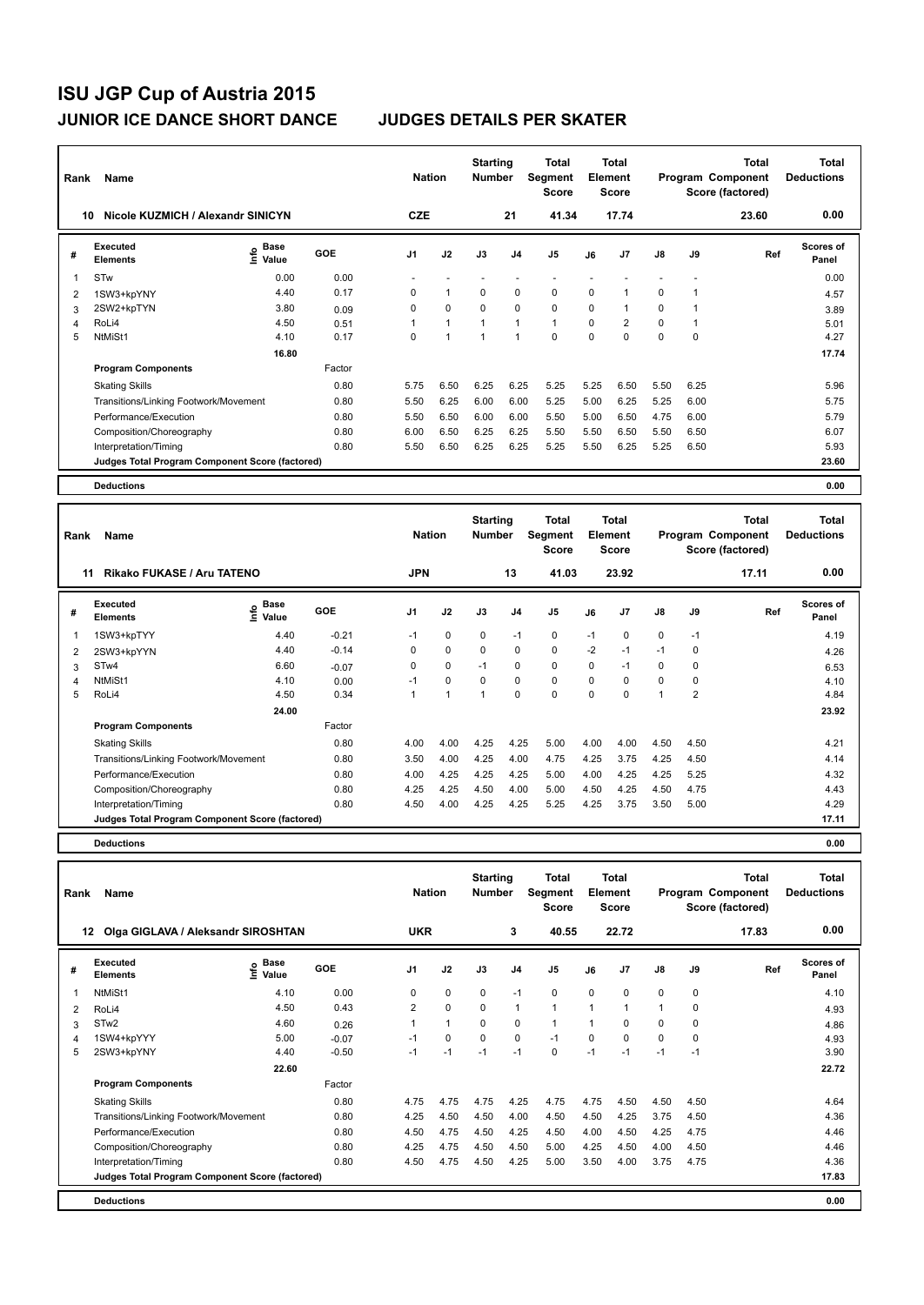| Rank | <b>Name</b>                                     |                                    |         | <b>Nation</b>  |             | <b>Starting</b><br><b>Number</b> |                | Total<br>Segment<br><b>Score</b> |                | <b>Total</b><br>Element<br><b>Score</b> |               |             | <b>Total</b><br>Program Component<br>Score (factored) | <b>Total</b><br><b>Deductions</b> |
|------|-------------------------------------------------|------------------------------------|---------|----------------|-------------|----------------------------------|----------------|----------------------------------|----------------|-----------------------------------------|---------------|-------------|-------------------------------------------------------|-----------------------------------|
| 13   | Darya POPOVA / Volodymyr NAKISKO                |                                    |         | <b>UKR</b>     |             |                                  | 16             | 40.21                            |                | 21.61                                   |               |             | 18.60                                                 | 0.00                              |
| #    | Executed<br><b>Elements</b>                     | <b>Base</b><br>$\frac{6}{5}$ Value | GOE     | J <sub>1</sub> | J2          | J3                               | J <sub>4</sub> | J5                               | J6             | J7                                      | $\mathsf{J}8$ | J9          | Ref                                                   | <b>Scores of</b><br>Panel         |
| -1   | NtMiSt2                                         | 5.60                               | 0.00    | 0              | $\mathbf 0$ | 0                                | $\mathbf 0$    | $\mathbf 0$                      | $\Omega$       | $\Omega$                                | $\mathbf 0$   | $\mathbf 0$ |                                                       | 5.60                              |
| 2    | 1SW4+kpYYY                                      | 5.00                               | 0.09    | 0              | $\mathbf 0$ | $\Omega$                         | $\mathbf 0$    | $\mathbf 0$                      | $\overline{1}$ | 1                                       | $\Omega$      | $\Omega$    |                                                       | 5.09                              |
| 3    | 2SW2+kpYNN                                      | 3.80                               | $-0.29$ | $-2$           | $-1$        | $\Omega$                         | 0              | $-1$                             | $-1$           | 0                                       | 0             | $-1$        |                                                       | 3.51                              |
| 4    | RoLi4                                           | 4.50                               | 0.17    | 0              | $\mathbf 0$ | 0                                | $\mathbf{1}$   | $\mathbf 0$                      | $\Omega$       | 1                                       | 0             | 1           |                                                       | 4.67                              |
| 5    | STw1                                            | 3.10                               | $-0.36$ | $-1$           | $-1$        | $-2$                             | $-2$           | $-1$                             | $-1$           | $-1$                                    | $-1$          | $-1$        |                                                       | 2.74                              |
|      |                                                 | 22.00                              |         |                |             |                                  |                |                                  |                |                                         |               |             |                                                       | 21.61                             |
|      | <b>Program Components</b>                       |                                    | Factor  |                |             |                                  |                |                                  |                |                                         |               |             |                                                       |                                   |
|      | <b>Skating Skills</b>                           |                                    | 0.80    | 4.25           | 4.50        | 4.50                             | 4.75           | 4.25                             | 5.00           | 5.25                                    | 4.75          | 4.75        |                                                       | 4.64                              |
|      | Transitions/Linking Footwork/Movement           |                                    | 0.80    | 4.00           | 4.25        | 4.25                             | 4.50           | 4.25                             | 4.75           | 5.00                                    | 4.75          | 4.75        |                                                       | 4.50                              |
|      | Performance/Execution                           |                                    | 0.80    | 4.00           | 4.50        | 4.50                             | 4.75           | 4.50                             | 4.50           | 5.50                                    | 5.00          | 5.50        |                                                       | 4.75                              |
|      | Composition/Choreography                        |                                    | 0.80    | 4.50           | 4.50        | 4.50                             | 4.50           | 4.25                             | 4.75           | 5.50                                    | 5.25          | 5.50        |                                                       | 4.79                              |
|      | Interpretation/Timing                           |                                    | 0.80    | 4.25           | 4.50        | 4.25                             | 4.75           | 4.50                             | 4.25           | 5.25                                    | 4.75          | 5.00        |                                                       | 4.57                              |
|      | Judges Total Program Component Score (factored) |                                    |         |                |             |                                  |                |                                  |                |                                         |               |             |                                                       | 18.60                             |
|      | <b>Deductions</b>                               |                                    |         |                |             |                                  |                |                                  |                |                                         |               |             |                                                       | 0.00                              |

| Rank | Name                                            |                            |         | <b>Nation</b>  |             | <b>Starting</b><br><b>Number</b> |                | <b>Total</b><br>Segment<br><b>Score</b> |          | Total<br>Element<br><b>Score</b> |             |      | <b>Total</b><br>Program Component<br>Score (factored) | <b>Total</b><br><b>Deductions</b> |
|------|-------------------------------------------------|----------------------------|---------|----------------|-------------|----------------------------------|----------------|-----------------------------------------|----------|----------------------------------|-------------|------|-------------------------------------------------------|-----------------------------------|
|      | Julia WAGRET / Mathieu COUYRAS<br>14            |                            |         | <b>FRA</b>     |             |                                  | 17             | 40.05                                   |          | 22.54                            |             |      | 18.51                                                 | 1.00                              |
| #    | Executed<br><b>Elements</b>                     | e Base<br>E Value<br>Value | GOE     | J <sub>1</sub> | J2          | J3                               | J <sub>4</sub> | J <sub>5</sub>                          | J6       | J <sub>7</sub>                   | J8          | J9   | Ref                                                   | <b>Scores of</b><br>Panel         |
| 1    | STw4                                            | 6.60                       | 0.00    | 0              | 0           | 0                                | 0              | 0                                       |          | 0                                | 0           | 0    |                                                       | 6.60                              |
| 2    | 1SW2+kpYNN                                      | 3.80                       | 0.00    | 0              | $\pmb{0}$   | 0                                | 0              | $\pmb{0}$                               | 0        | 0                                | 0           | 0    |                                                       | 3.80                              |
| 3    | 2SW1+kpNNN                                      | 3.20                       | 0.00    | 0              | $\mathbf 0$ | $\Omega$                         | $\mathbf 0$    | $\mathbf 0$                             | 0        | $\Omega$                         | $\mathbf 0$ | $-1$ |                                                       | 3.20                              |
| 4    | NtMiSt1                                         | 4.10                       | 0.00    | 0              | $\mathbf 0$ | $\mathbf 0$                      | $\mathbf 0$    | $\mathbf 0$                             | 0        | 0                                | $\mathbf 0$ | 0    |                                                       | 4.10                              |
| 5    | RoLi4                                           | 4.50                       | 0.34    |                | 1           | 0                                | 1              | $\overline{1}$                          | $\Omega$ | $\Omega$                         | $\mathbf 0$ | и    |                                                       | 4.84                              |
|      |                                                 | 22.20                      |         |                |             |                                  |                |                                         |          |                                  |             |      |                                                       | 22.54                             |
|      | <b>Program Components</b>                       |                            | Factor  |                |             |                                  |                |                                         |          |                                  |             |      |                                                       |                                   |
|      | <b>Skating Skills</b>                           |                            | 0.80    | 4.75           | 4.50        | 4.50                             | 5.00           | 4.75                                    | 5.00     | 4.50                             | 5.00        | 4.50 |                                                       | 4.71                              |
|      | Transitions/Linking Footwork/Movement           |                            | 0.80    | 4.50           | 4.25        | 4.25                             | 5.25           | 4.75                                    | 4.50     | 4.25                             | 4.75        | 4.50 |                                                       | 4.50                              |
|      | Performance/Execution                           |                            | 0.80    | 4.25           | 4.50        | 4.50                             | 5.50           | 5.00                                    | 4.50     | 4.50                             | 5.00        | 4.75 |                                                       | 4.68                              |
|      | Composition/Choreography                        |                            | 0.80    | 5.00           | 4.50        | 4.25                             | 5.25           | 4.75                                    | 4.75     | 4.25                             | 5.25        | 4.75 |                                                       | 4.75                              |
|      | Interpretation/Timing                           |                            | 0.80    | 4.50           | 4.25        | 4.25                             | 5.25           | 5.00                                    | 4.25     | 4.25                             | 4.50        | 4.75 |                                                       | 4.50                              |
|      | Judges Total Program Component Score (factored) |                            |         |                |             |                                  |                |                                         |          |                                  |             |      |                                                       | 18.51                             |
|      | <b>Deductions</b>                               | Extended lifts:            | $-1.00$ |                |             |                                  |                |                                         |          |                                  |             |      |                                                       | $-1.00$                           |

| Rank | Name                                            |                              |         | <b>Nation</b>  |             | <b>Starting</b><br><b>Number</b> |                | <b>Total</b><br>Segment<br><b>Score</b> |          | Total<br>Element<br><b>Score</b> |               |                | <b>Total</b><br>Program Component<br>Score (factored) | <b>Total</b><br><b>Deductions</b> |
|------|-------------------------------------------------|------------------------------|---------|----------------|-------------|----------------------------------|----------------|-----------------------------------------|----------|----------------------------------|---------------|----------------|-------------------------------------------------------|-----------------------------------|
| 15   | <b>Francesca RIGHI / Pietro PAPETTI</b>         |                              |         | <b>ITA</b>     |             |                                  | 6              | 39.97                                   |          | 22.12                            |               |                | 17.85                                                 | 0.00                              |
| #    | Executed<br><b>Elements</b>                     | <b>Base</b><br>١nf٥<br>Value | GOE     | J <sub>1</sub> | J2          | J3                               | J <sub>4</sub> | J <sub>5</sub>                          | J6       | J <sub>7</sub>                   | $\mathsf{J}8$ | J9             | Ref                                                   | Scores of<br>Panel                |
| 1    | ST <sub>w</sub> 4                               | 6.60                         | $-0.07$ | $\Omega$       | $-1$        | $-1$                             | 0              | $\mathbf 0$                             | 1        | $\Omega$                         | $\mathbf 0$   | 0              |                                                       | 6.53                              |
| 2    | 1SW3+kpYYN                                      | 4.40                         | 0.00    | 0              | $\mathbf 0$ | 0                                | 0              | $\mathbf 0$                             | $-1$     | $\Omega$                         | 0             | 0              |                                                       | 4.40                              |
| 3    | 2SW2+kpNYN                                      | 3.80                         | $-0.14$ | 0              | $\mathbf 0$ | 0                                | $\mathbf 0$    | $\mathbf 0$                             | $-1$     | $-1$                             | $\mathbf 0$   | $-1$           |                                                       | 3.66                              |
| 4    | NtMiSt1                                         | 4.10                         | $-0.93$ | $-2$           | $-2$        | $-2$                             | $-2$           | $-1$                                    | $-2$     | $-1$                             | $-2$          | $-2$           |                                                       | 3.17                              |
| 5    | RoLi4                                           | 4.50                         | $-0.14$ | $-1$           | $\mathbf 0$ | $-1$                             | $-1$           | $\mathbf 0$                             | $\Omega$ | $\Omega$                         | 0             | $\overline{1}$ |                                                       | 4.36                              |
|      |                                                 | 23.40                        |         |                |             |                                  |                |                                         |          |                                  |               |                |                                                       | 22.12                             |
|      | <b>Program Components</b>                       |                              | Factor  |                |             |                                  |                |                                         |          |                                  |               |                |                                                       |                                   |
|      | <b>Skating Skills</b>                           |                              | 0.80    | 4.75           | 4.00        | 4.00                             | 4.50           | 4.75                                    | 4.50     | 4.25                             | 4.50          | 4.75           |                                                       | 4.46                              |
|      | Transitions/Linking Footwork/Movement           |                              | 0.80    | 4.50           | 3.75        | 4.25                             | 4.25           | 4.75                                    | 4.50     | 4.00                             | 4.75          | 4.75           |                                                       | 4.43                              |
|      | Performance/Execution                           |                              | 0.80    | 4.25           | 4.25        | 4.25                             | 4.50           | 5.00                                    | 4.00     | 4.00                             | 4.00          | 5.50           |                                                       | 4.32                              |
|      | Composition/Choreography                        |                              | 0.80    | 4.75           | 4.25        | 4.50                             | 4.75           | 5.25                                    | 4.25     | 4.50                             | 5.00          | 5.50           |                                                       | 4.71                              |
|      | Interpretation/Timing                           |                              | 0.80    | 4.25           | 4.00        | 4.50                             | 4.50           | 5.50                                    | 3.75     | 4.00                             | 4.25          | 5.25           |                                                       | 4.39                              |
|      | Judges Total Program Component Score (factored) |                              |         |                |             |                                  |                |                                         |          |                                  |               |                |                                                       | 17.85                             |
|      | <b>Deductions</b>                               |                              |         |                |             |                                  |                |                                         |          |                                  |               |                |                                                       | 0.00                              |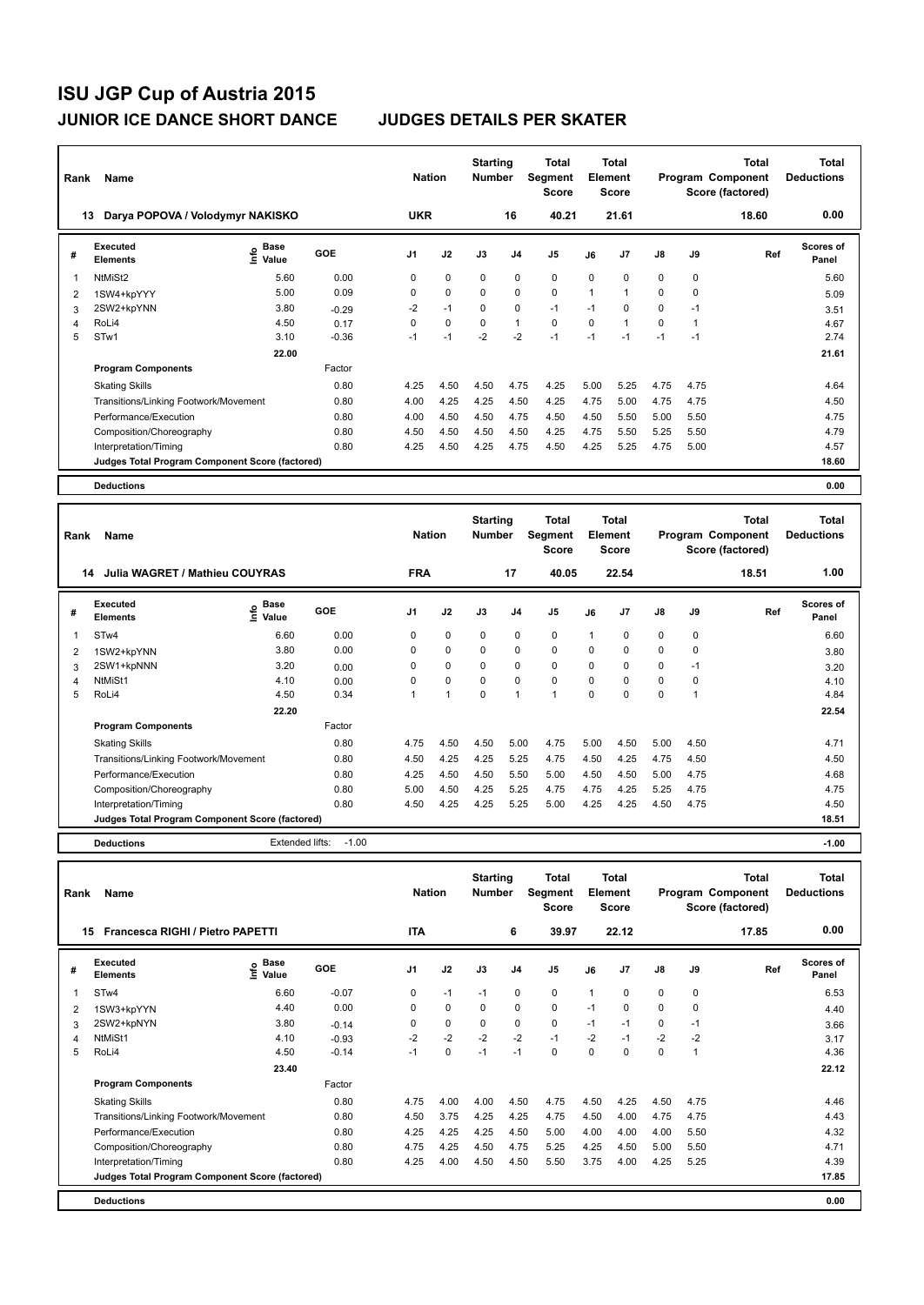| Rank | <b>Name</b>                                     |                                    |         | <b>Nation</b>  |              | <b>Starting</b><br><b>Number</b> |                | Total<br>Segment<br>Score |              | <b>Total</b><br>Element<br><b>Score</b> |               |      | <b>Total</b><br>Program Component<br>Score (factored) | <b>Total</b><br><b>Deductions</b> |
|------|-------------------------------------------------|------------------------------------|---------|----------------|--------------|----------------------------------|----------------|---------------------------|--------------|-----------------------------------------|---------------|------|-------------------------------------------------------|-----------------------------------|
| 16   | Xibei LI / Guangyao XIANG                       |                                    |         | <b>CHN</b>     |              |                                  | 15             | 39.80                     |              | 20.76                                   |               |      | 19.04                                                 | 0.00                              |
| #    | Executed<br><b>Elements</b>                     | <b>Base</b><br>$\frac{6}{5}$ Value | GOE     | J <sub>1</sub> | J2           | J3                               | J <sub>4</sub> | J <sub>5</sub>            | J6           | J7                                      | $\mathsf{J}8$ | J9   | Ref                                                   | Scores of<br>Panel                |
| -1   | 1SW1+kpNNN                                      | 3.20                               | $-0.29$ | $-1$           | $\mathbf 0$  | $-1$                             | $\mathbf 0$    | $\mathbf 0$               | $-1$         | 0                                       | $-1$          | $-1$ |                                                       | 2.91                              |
| 2    | 2SW2+kpNYN                                      | 3.80                               | $-0.36$ | $-1$           | $-1$         | $-1$                             | $\mathbf 0$    | $\mathbf 0$               | $-1$         | 0                                       | $-1$          | $-1$ |                                                       | 3.44                              |
| 3    | ST <sub>w</sub> 4                               | 6.60                               | 0.51    | 2              | $\mathbf{1}$ | $\mathbf{1}$                     | $\mathbf{1}$   | $\mathbf{1}$              | 1            | 0                                       | 0             | 1    |                                                       | 7.11                              |
| 4    | NtMiSt1                                         | 4.10                               | 0.34    | 1              | $\mathbf{1}$ | $\mathbf{1}$                     | $\mathbf 0$    | $\mathbf 0$               | $\mathbf{1}$ | 0                                       | $\mathbf 1$   | 0    |                                                       | 4.44                              |
| 5    | RoLi <sub>2</sub>                               | 3.00                               | $-0.14$ | $-1$           | $\mathbf 0$  | $\mathbf 0$                      | $\mathbf 0$    | $\mathbf 0$               | $\Omega$     | 0                                       | $-1$          | $-1$ |                                                       | 2.86                              |
|      |                                                 | 20.70                              |         |                |              |                                  |                |                           |              |                                         |               |      |                                                       | 20.76                             |
|      | <b>Program Components</b>                       |                                    | Factor  |                |              |                                  |                |                           |              |                                         |               |      |                                                       |                                   |
|      | <b>Skating Skills</b>                           |                                    | 0.80    | 5.00           | 4.75         | 5.00                             | 4.75           | 5.50                      | 4.25         | 4.75                                    | 5.00          | 4.75 |                                                       | 4.86                              |
|      | Transitions/Linking Footwork/Movement           |                                    | 0.80    | 4.50           | 4.50         | 4.50                             | 4.50           | 5.50                      | 4.00         | 4.25                                    | 4.50          | 4.50 |                                                       | 4.46                              |
|      | Performance/Execution                           |                                    | 0.80    | 4.75           | 4.50         | 5.00                             | 4.75           | 5.75                      | 4.50         | 4.75                                    | 5.25          | 5.00 |                                                       | 4.86                              |
|      | Composition/Choreography                        |                                    | 0.80    | 4.75           | 4.50         | 5.00                             | 4.75           | 5.75                      | 4.75         | 4.50                                    | 5.00          | 5.25 |                                                       | 4.86                              |
|      | Interpretation/Timing                           |                                    | 0.80    | 5.00           | 4.50         | 5.00                             | 4.75           | 5.50                      | 4.50         | 4.50                                    | 4.75          | 4.75 |                                                       | 4.75                              |
|      | Judges Total Program Component Score (factored) |                                    |         |                |              |                                  |                |                           |              |                                         |               |      |                                                       | 19.04                             |
|      | <b>Deductions</b>                               |                                    |         |                |              |                                  |                |                           |              |                                         |               |      |                                                       | 0.00                              |

| Rank | Name                                            |                       |         | <b>Nation</b>  |             | <b>Starting</b><br>Number |                | <b>Total</b><br>Segment<br><b>Score</b> |      | <b>Total</b><br>Element<br>Score |               |             | Total<br>Program Component<br>Score (factored) | <b>Total</b><br><b>Deductions</b> |
|------|-------------------------------------------------|-----------------------|---------|----------------|-------------|---------------------------|----------------|-----------------------------------------|------|----------------------------------|---------------|-------------|------------------------------------------------|-----------------------------------|
| 17   | Valentina SCHÄR / Carlo RÖTHLISBERGER           |                       |         | SUI            |             |                           | 9              | 38.09                                   |      | 21.78                            |               |             | 17.31                                          | 1.00                              |
| #    | Executed<br><b>Elements</b>                     | $\sum_{i=1}^{n}$ Pase | GOE     | J <sub>1</sub> | J2          | J3                        | J <sub>4</sub> | J5                                      | J6   | J <sub>7</sub>                   | $\mathsf{J}8$ | J9          | Ref                                            | <b>Scores of</b><br>Panel         |
|      | NtMiSt2                                         | 5.60                  | $-0.86$ | $-2$           | $-1$        | 0                         | $-1$           | $-1$                                    | $-1$ | $-1$                             | $-1$          | $\mathbf 0$ |                                                | 4.74                              |
| 2    | SILi4                                           | 4.50                  | 0.00    | $\Omega$       | $\mathbf 0$ | $\mathbf 0$               | $\mathbf 0$    | $\mathbf 0$                             | 0    | $\Omega$                         | $\mathbf 0$   | 0           |                                                | 4.50                              |
| 3    | 1SW3+kpYNY                                      | 4.40                  | $-0.07$ | 0              | 0           | 0                         | $-1$           | 0                                       | $-1$ | $\Omega$                         | 0             | 0           |                                                | 4.33                              |
| 4    | 2SW3+kpYNY                                      | 4.40                  | $-0.29$ | $-1$           | $-1$        | $-1$                      | $\mathbf 0$    | 0                                       | $-1$ | 0                                | $-1$          | 0           |                                                | 4.11                              |
| 5    | STw <sub>2</sub>                                | 4.60                  | $-0.50$ | $-1$           | $-1$        | $-1$                      | $-1$           | $-1$                                    | $-1$ | $-1$                             | $-1$          | $-2$        |                                                | 4.10                              |
|      |                                                 | 23.50                 |         |                |             |                           |                |                                         |      |                                  |               |             |                                                | 21.78                             |
|      | <b>Program Components</b>                       |                       | Factor  |                |             |                           |                |                                         |      |                                  |               |             |                                                |                                   |
|      | <b>Skating Skills</b>                           |                       | 0.80    | 4.25           | 4.25        | 4.50                      | 4.00           | 4.75                                    | 4.75 | 4.50                             | 4.50          | 4.75        |                                                | 4.50                              |
|      | Transitions/Linking Footwork/Movement           |                       | 0.80    | 4.00           | 4.00        | 4.25                      | 3.75           | 4.50                                    | 4.50 | 4.00                             | 3.75          | 4.50        |                                                | 4.14                              |
|      | Performance/Execution                           |                       | 0.80    | 3.75           | 4.25        | 4.25                      | 4.25           | 4.75                                    | 4.25 | 4.50                             | 4.25          | 5.50        |                                                | 4.36                              |
|      | Composition/Choreography                        |                       | 0.80    | 4.25           | 4.25        | 4.50                      | 4.00           | 5.00                                    | 4.25 | 4.25                             | 4.25          | 5.50        |                                                | 4.39                              |
|      | Interpretation/Timing                           |                       | 0.80    | 4.00           | 4.25        | 4.50                      | 4.00           | 5.00                                    | 4.00 | 4.00                             | 3.75          | 5.25        |                                                | 4.25                              |
|      | Judges Total Program Component Score (factored) |                       |         |                |             |                           |                |                                         |      |                                  |               |             |                                                | 17.31                             |
|      | <b>Deductions</b>                               | Extended lifts:       | $-1.00$ |                |             |                           |                |                                         |      |                                  |               |             |                                                | $-1.00$                           |

| Rank | Name                                            |                              |         | <b>Nation</b>  |      | <b>Starting</b><br><b>Number</b> |                | <b>Total</b><br>Segment<br><b>Score</b> |      | <b>Total</b><br>Element<br><b>Score</b> |             |      | <b>Total</b><br>Program Component<br>Score (factored) | <b>Total</b><br><b>Deductions</b> |
|------|-------------------------------------------------|------------------------------|---------|----------------|------|----------------------------------|----------------|-----------------------------------------|------|-----------------------------------------|-------------|------|-------------------------------------------------------|-----------------------------------|
| 18   | Hanna JAKUCS / Daniel ILLES                     |                              |         | <b>HUN</b>     |      |                                  | 10             | 37.90                                   |      | 20.65                                   |             |      | 17.25                                                 | 0.00                              |
| #    | <b>Executed</b><br><b>Elements</b>              | <b>Base</b><br>١nf٥<br>Value | GOE     | J <sub>1</sub> | J2   | J3                               | J <sub>4</sub> | J5                                      | J6   | J7                                      | J8          | J9   | Ref                                                   | <b>Scores of</b><br>Panel         |
|      | 1SW3+kpYNY                                      | 4.40                         | $-0.07$ | 0              | 0    | 0                                | 0              | $-1$                                    | $-1$ | 0                                       | 0           | 0    |                                                       | 4.33                              |
| 2    | 2SW3+kpYYN                                      | 4.40                         | $-0.29$ | $-1$           | $-1$ | 0                                | 0              | $-1$                                    | $-1$ | $-1$                                    | 0           | 0    |                                                       | 4.11                              |
| 3    | STw <sub>2</sub>                                | 4.60                         | $-0.79$ | $-2$           | $-2$ | $-2$                             | $-2$           | $-1$                                    | $-1$ | $-2$                                    | $-1$        | $-1$ |                                                       | 3.81                              |
| 4    | NtMiSt1                                         | 4.10                         | $-0.29$ | $-1$           | $-1$ | $-1$                             | $\mathbf 0$    | 0                                       | $-1$ | $\Omega$                                | 0           | $-1$ |                                                       | 3.81                              |
| 5    | RoLi4                                           | 4.50                         | 0.09    | 0              | 0    | 0                                | 1              | $\mathbf 0$                             | 0    | $\Omega$                                | $\mathbf 0$ | -1   |                                                       | 4.59                              |
|      |                                                 | 22.00                        |         |                |      |                                  |                |                                         |      |                                         |             |      |                                                       | 20.65                             |
|      | <b>Program Components</b>                       |                              | Factor  |                |      |                                  |                |                                         |      |                                         |             |      |                                                       |                                   |
|      | <b>Skating Skills</b>                           |                              | 0.80    | 4.00           | 4.25 | 4.50                             | 4.25           | 4.50                                    | 4.75 | 4.75                                    | 3.75        | 5.00 |                                                       | 4.43                              |
|      | Transitions/Linking Footwork/Movement           |                              | 0.80    | 3.50           | 4.00 | 4.25                             | 4.00           | 4.25                                    | 4.75 | 4.00                                    | 4.00        | 4.75 |                                                       | 4.18                              |
|      | Performance/Execution                           |                              | 0.80    | 3.75           | 4.25 | 4.25                             | 4.25           | 4.50                                    | 4.25 | 4.50                                    | 4.50        | 5.25 |                                                       | 4.36                              |
|      | Composition/Choreography                        |                              | 0.80    | 4.25           | 4.25 | 4.50                             | 4.25           | 4.75                                    | 4.75 | 4.50                                    | 4.00        | 5.00 |                                                       | 4.46                              |
|      | Interpretation/Timing                           |                              | 0.80    | 4.00           | 4.00 | 4.50                             | 4.00           | 4.50                                    | 4.00 | 4.00                                    | 4.00        | 5.00 |                                                       | 4.14                              |
|      | Judges Total Program Component Score (factored) |                              |         |                |      |                                  |                |                                         |      |                                         |             |      |                                                       | 17.25                             |
|      | <b>Deductions</b>                               |                              |         |                |      |                                  |                |                                         |      |                                         |             |      |                                                       | 0.00                              |